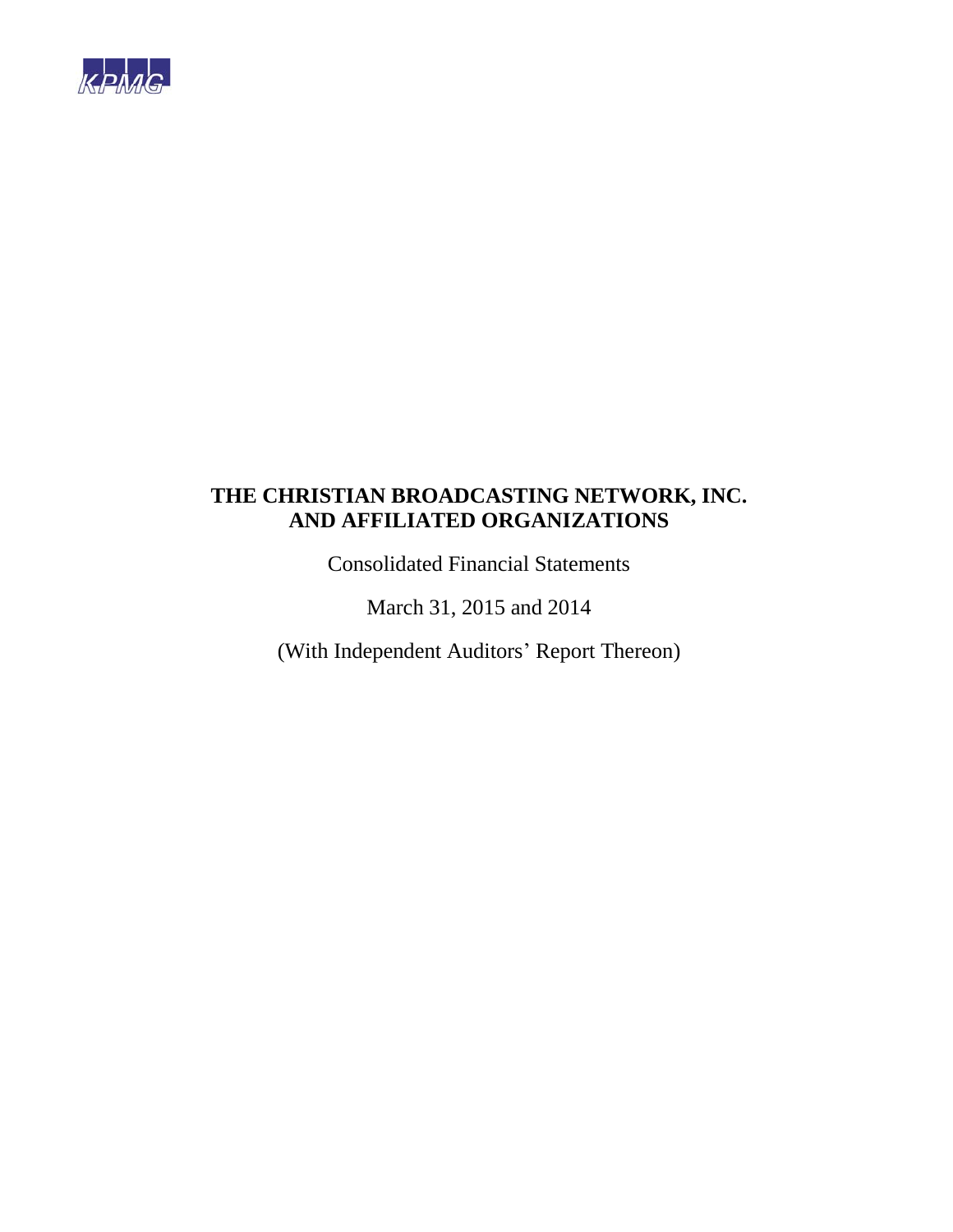

**KPMG LLP** Suite 1900 440 Monticello Avenue Norfolk, VA 23510

# **Independent Auditors' Report**

The Board of Directors The Christian Broadcasting Network, Inc.:

We have audited the accompanying consolidated financial statements of The Christian Broadcasting Network, Inc. and affiliated organizations, which comprise the consolidated statements of financial position as of March 31, 2015 and 2014, and the related consolidated statements of activities and cash flows for the years then ended, and the related notes to the consolidated financial statements.

# *Management's Responsibility for the Financial Statements*

Management is responsible for the preparation and fair presentation of these consolidated financial statements in accordance with U.S. generally accepted accounting principles; this includes the design, implementation, and maintenance of internal control relevant to the preparation and fair presentation of consolidated financial statements that are free from material misstatement, whether due to fraud or error.

# *Auditors' Responsibility*

Our responsibility is to express an opinion on these consolidated financial statements based on our audits. We conducted our audits in accordance with auditing standards generally accepted in the United States of America. Those standards require that we plan and perform the audit to obtain reasonable assurance about whether the financial statements are free from material misstatement.

An audit involves performing procedures to obtain audit evidence about the amounts and disclosures in the consolidated financial statements. The procedures selected depend on the auditors' judgment, including the assessment of the risks of material misstatement of the consolidated financial statements, whether due to fraud or error. In making those risk assessments, the auditor considers internal control relevant to the entity's preparation and fair presentation of the consolidated financial statements in order to design audit procedures that are appropriate in the circumstances, but not for the purpose of expressing an opinion on the effectiveness of the entity's internal control. Accordingly, we express no such opinion. An audit also includes evaluating the appropriateness of accounting policies used and the reasonableness of significant accounting estimates made by management, as well as evaluating the overall presentation of the consolidated financial statements.

We believe that the audit evidence we have obtained is sufficient and appropriate to provide a basis for our audit opinion.

# *Opinion*

In our opinion, the consolidated financial statements referred to above present fairly, in all material respects, the financial position of The Christian Broadcasting Network, Inc. and affiliated organizations as of March 31, 2015 and 2014, and the results of their operations and their cash flows for the years then ended in accordance with U.S. generally accepted accounting principles.

KPMG LLP

June 26, 2015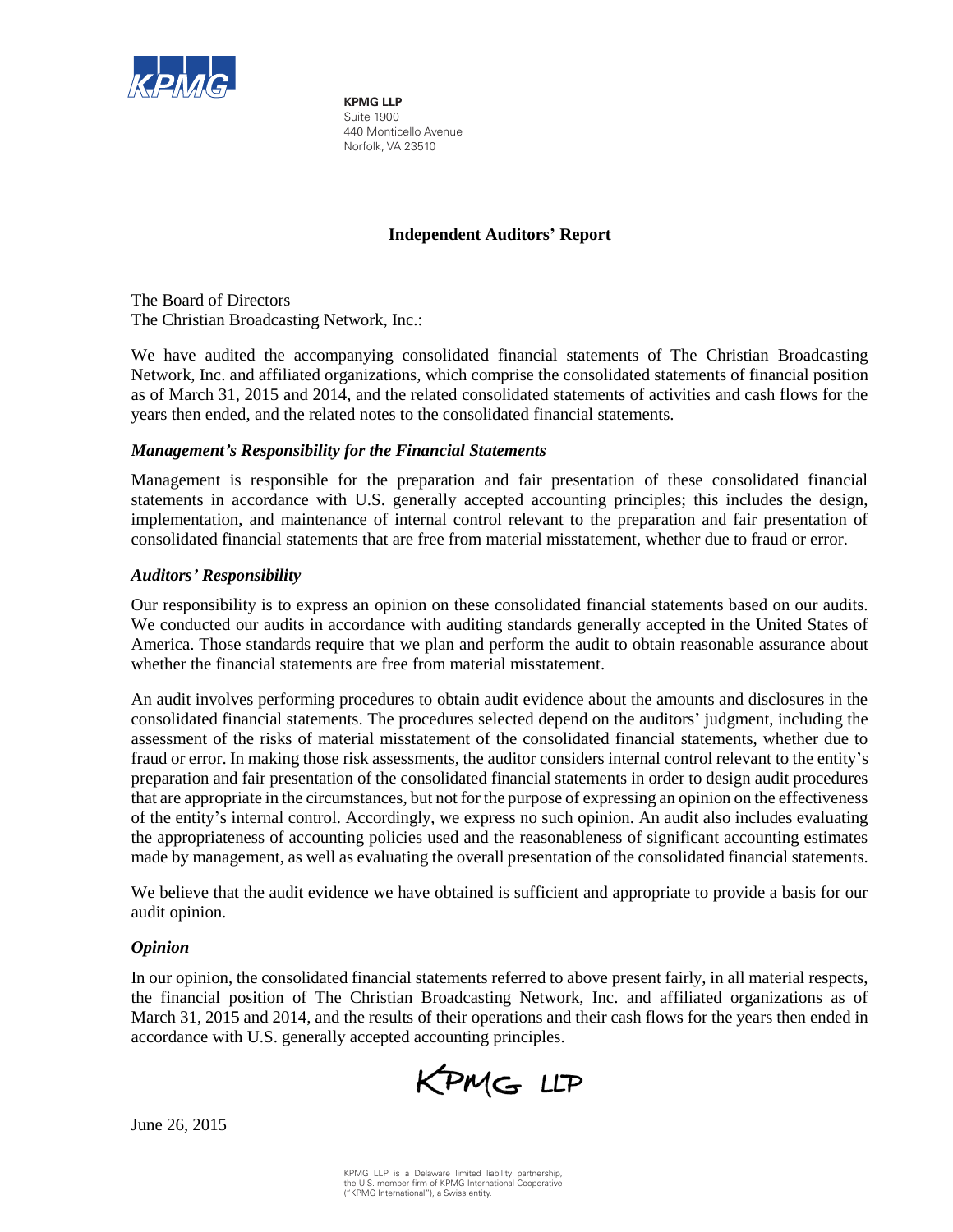# Consolidated Statements of Financial Position

March 31, 2015 and 2014

| <b>Assets</b>                                           | 2015              | 2014         |
|---------------------------------------------------------|-------------------|--------------|
| Current assets:                                         |                   |              |
| Cash and cash equivalents (note 7)                      | \$<br>31,543,355  | 33, 384, 257 |
| Investments (notes 2 and 7)                             | 16,753,658        | 20,311,094   |
| Pledges and contributions receivable, net (note 3)      | 57,569,653        | 56,763,735   |
| Accounts receivable (net of allowances of \$141,295 and |                   |              |
| $$178,333$ , respectively)                              | 2,181,514         | 2,543,003    |
| Prepaid expenses and other                              | 4,028,943         | 3,661,717    |
| Gifts-in-kind inventories                               | 94,682,604        | 34,573,946   |
| Total current assets                                    | 206,759,727       | 151,237,752  |
| Property and equipment, net (notes 4 and 8)             | 85,101,892        | 86,901,490   |
| Fiduciary assets, net (notes 5 and 7)                   | 4,514,023         | 4,270,672    |
| Long-term pledges and contributions receivable, net     |                   |              |
| (notes $3, 6$ , and $7$ )                               | 6,038,746         | 14,756,753   |
| Other assets                                            | 17,792,276        | 16,231,403   |
| <b>Total assets</b>                                     | \$<br>320,206,664 | 273,398,070  |
| <b>Liabilities and Net Assets</b>                       |                   |              |
| <b>Current liabilities:</b>                             |                   |              |
| Accounts payable and accrued liabilities                | \$<br>21,717,851  | 20,360,413   |
| Current maturities of long-term debt (note 8)           | 6,406,624         | 6,711,755    |
| Deferred gifts-in-kind revenue                          | 94,682,604        | 34,573,946   |
| Other current liabilities (note 9)                      | 619,850           | 4,876,476    |
| Total current liabilities                               | 123,426,929       | 66,522,590   |
| Long-term debt, excluding current portion (note 8)      | 40,403,336        | 33,178,691   |
| Other long-term liabilities (note 9)                    | 513,721           | 126,123      |
| <b>Total liabilities</b>                                | 164,343,986       | 99,827,404   |
| Net assets:                                             |                   |              |
| Unrestricted                                            | 135,986,746       | 143,267,005  |
| Temporarily restricted (note 11)                        | 19,070,123        | 29,448,248   |
| Permanently restricted (note 11)                        | 805,809           | 855,413      |
| Total net assets                                        | 155,862,678       | 173,570,666  |
| Commitments and contingencies (notes 9 and 14)          |                   |              |
| Total liabilities and net assets                        | \$<br>320,206,664 | 273,398,070  |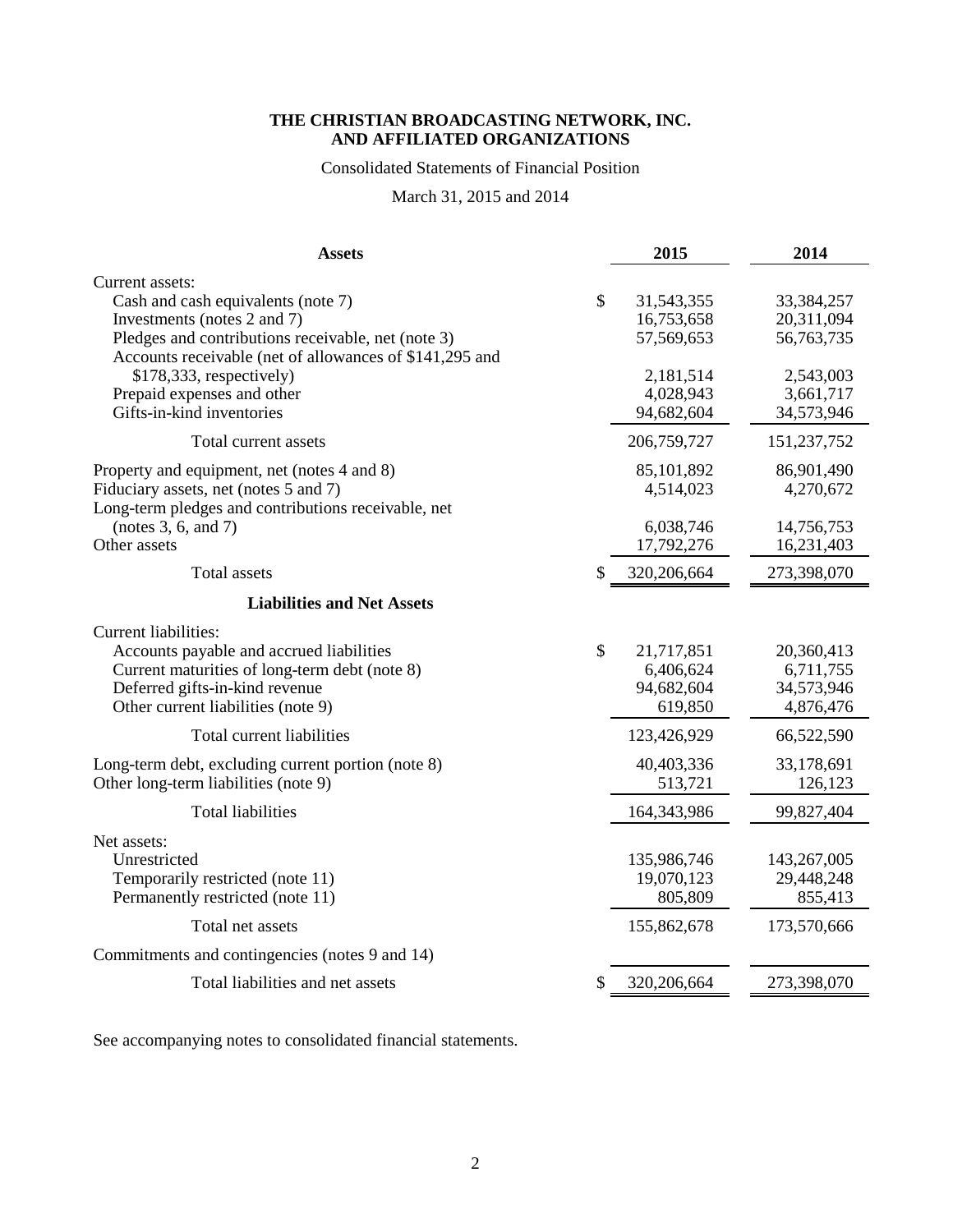#### Consolidated Statement of Activities

Year ended March 31, 2015

|                                                                                                                                                                                                                                                                                                                                             | <b>Unrestricted</b><br>net assets                                                                             | <b>Temporarily</b><br>restricted<br>net assets | <b>Permanently</b><br>restricted<br>net assets | <b>Total</b>                                                                                                |
|---------------------------------------------------------------------------------------------------------------------------------------------------------------------------------------------------------------------------------------------------------------------------------------------------------------------------------------------|---------------------------------------------------------------------------------------------------------------|------------------------------------------------|------------------------------------------------|-------------------------------------------------------------------------------------------------------------|
| Ministry support and other revenues:<br>Ministry support (note 6)<br>Gifts-in-kind<br>Investment loss, net (note 2)<br>Other revenue                                                                                                                                                                                                        | 284,049,675<br>236, 345, 676<br>(3,607,836)<br>2,802,119                                                      | 14,396,852                                     |                                                | 298,446,527<br>236, 345, 676<br>(3,607,836)<br>2,802,119                                                    |
|                                                                                                                                                                                                                                                                                                                                             | 519,589,634                                                                                                   | 14,396,852                                     |                                                | 533,986,486                                                                                                 |
| Net assets released from restrictions (note 12)                                                                                                                                                                                                                                                                                             | 24,878,078                                                                                                    | (24,878,078)                                   |                                                |                                                                                                             |
| Total ministry support and revenues                                                                                                                                                                                                                                                                                                         | 544,467,712                                                                                                   | (10, 481, 226)                                 |                                                | 533,986,486                                                                                                 |
| Ministry and program expenses:<br>Evangelistic outreach – domestic<br>Evangelistic outreach - international<br>Operation Blessing and humanitarian relief<br>Prayer ministry<br>Worldwide distribution of religious materials<br>Education and training<br>Donations to others to further the Gospel<br>Total ministry and program expenses | 106,258,657<br>126,496,274<br>255,641,207<br>14,148,003<br>1,105,599<br>645,617<br>1,261,667<br>505, 557, 024 |                                                |                                                | 106,258,657<br>126,496,274<br>255,641,207<br>14,148,003<br>1,105,599<br>645,617<br>1,261,667<br>505,557,024 |
| Supporting services:<br>Fundraising<br>General and administrative                                                                                                                                                                                                                                                                           | 29,567,117<br>16,623,830                                                                                      |                                                |                                                | 29,567,117<br>16,623,830                                                                                    |
| Total supporting services                                                                                                                                                                                                                                                                                                                   | 46,190,947                                                                                                    |                                                |                                                | 46,190,947                                                                                                  |
| Other gains and losses:<br>Changes in split-interest agreements (note 5)                                                                                                                                                                                                                                                                    |                                                                                                               | 103,101                                        | (49,604)                                       | 53,497                                                                                                      |
| Total other gains and losses                                                                                                                                                                                                                                                                                                                |                                                                                                               | 103,101                                        | (49,604)                                       | 53,497                                                                                                      |
| Decrease in net assets                                                                                                                                                                                                                                                                                                                      | (7, 280, 259)                                                                                                 | (10, 378, 125)                                 | (49,604)                                       | (17,707,988)                                                                                                |
| Net assets at beginning of year                                                                                                                                                                                                                                                                                                             | 143,267,005                                                                                                   | 29,448,248                                     | 855,413                                        | 173,570,666                                                                                                 |
| Net assets at end of year                                                                                                                                                                                                                                                                                                                   | \$<br>135,986,746                                                                                             | 19,070,123                                     | 805,809                                        | 155,862,678                                                                                                 |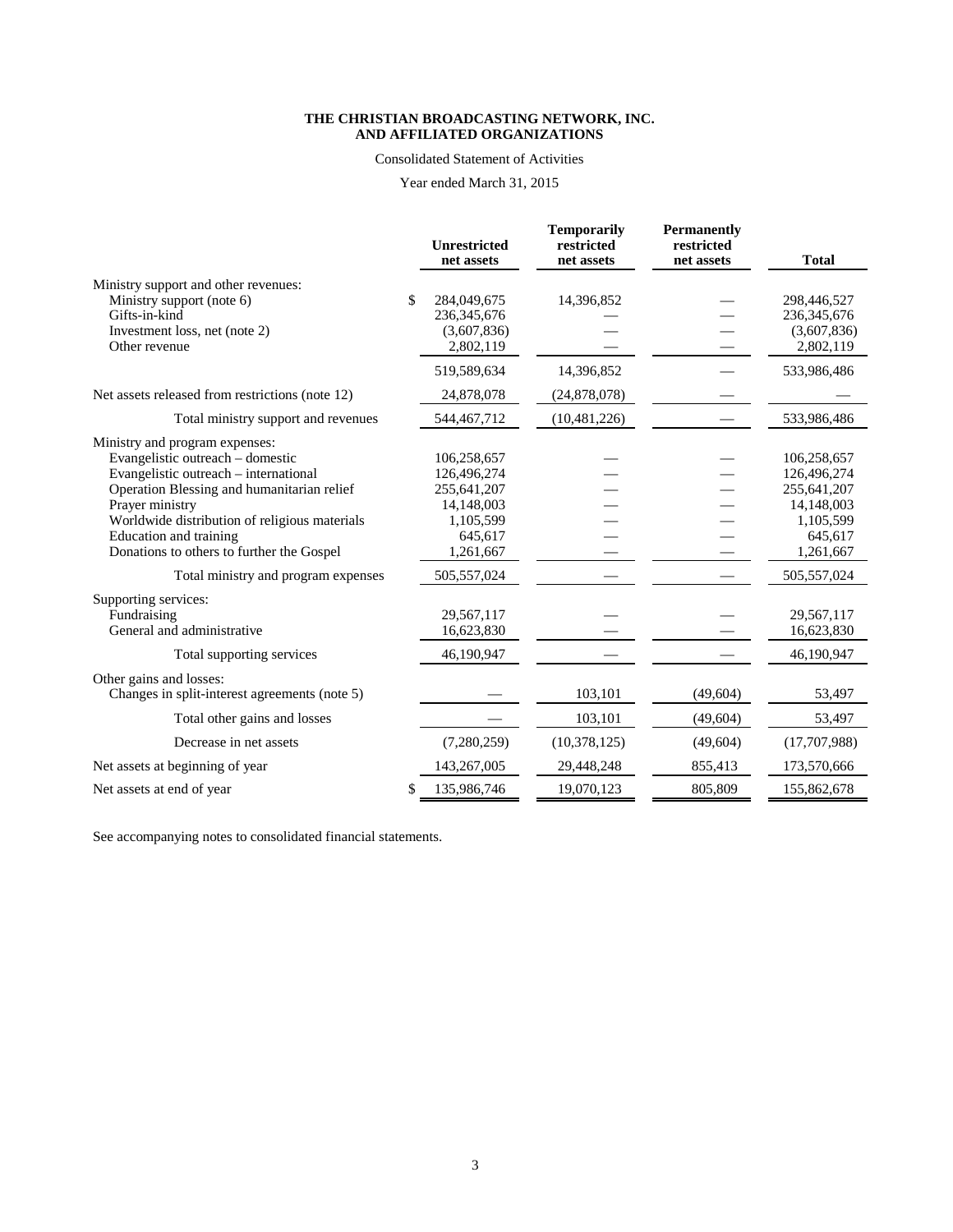#### Consolidated Statement of Activities

Year ended March 31, 2014

|                                                                                                                                                                                                                                                                                                                                             |    | <b>Unrestricted</b><br>net assets                                                                           | <b>Temporarily</b><br>restricted<br>net assets | <b>Permanently</b><br>restricted<br>net assets | <b>Total</b>                                                                                                    |
|---------------------------------------------------------------------------------------------------------------------------------------------------------------------------------------------------------------------------------------------------------------------------------------------------------------------------------------------|----|-------------------------------------------------------------------------------------------------------------|------------------------------------------------|------------------------------------------------|-----------------------------------------------------------------------------------------------------------------|
| Ministry support and other revenues:<br>Ministry support (note 6)<br>Gifts-in-kind<br>Investment loss, net (note 2)<br>Other revenue                                                                                                                                                                                                        | S. | 284,094,820<br>317,165,016<br>(934, 659)<br>2,822,682                                                       | 19,754,484                                     |                                                | 303,849,304<br>317,165,016<br>(934, 659)<br>2,822,682                                                           |
|                                                                                                                                                                                                                                                                                                                                             |    | 603,147,859                                                                                                 | 19,754,484                                     |                                                | 622,902,343                                                                                                     |
| Net assets released from restrictions (note 12)                                                                                                                                                                                                                                                                                             |    | 22,611,664                                                                                                  | (22,611,664)                                   |                                                |                                                                                                                 |
| Total ministry support and revenues                                                                                                                                                                                                                                                                                                         |    | 625,759,523                                                                                                 | (2,857,180)                                    |                                                | 622,902,343                                                                                                     |
| Ministry and program expenses:<br>Evangelistic outreach – domestic<br>Evangelistic outreach – international<br>Operation Blessing and humanitarian relief<br>Prayer ministry<br>Worldwide distribution of religious materials<br>Education and training<br>Donations to others to further the Gospel<br>Total ministry and program expenses |    | 102,725,951<br>122,100,988<br>337,144,272<br>13,481,559<br>1,119,143<br>645,961<br>2,331,800<br>579,549,674 |                                                |                                                | 102,725,951<br>122, 100, 988<br>337, 144, 272<br>13,481,559<br>1,119,143<br>645,961<br>2,331,800<br>579,549,674 |
| Supporting services:<br>Fundraising<br>General and administrative                                                                                                                                                                                                                                                                           |    | 28,386,785<br>15,238,610                                                                                    |                                                |                                                | 28,386,785<br>15,238,610                                                                                        |
| Total supporting services                                                                                                                                                                                                                                                                                                                   |    | 43,625,395                                                                                                  |                                                |                                                | 43,625,395                                                                                                      |
| Other gains and losses:<br>Changes in split-interest agreements (note 5)                                                                                                                                                                                                                                                                    |    |                                                                                                             | 342,267                                        | 50,917                                         | 393,184                                                                                                         |
| Total other gains and losses                                                                                                                                                                                                                                                                                                                |    |                                                                                                             | 342,267                                        | 50,917                                         | 393,184                                                                                                         |
| Increase (decrease) in net assets                                                                                                                                                                                                                                                                                                           |    | 2,584,454                                                                                                   | (2,514,913)                                    | 50,917                                         | 120,458                                                                                                         |
| Net assets at beginning of year                                                                                                                                                                                                                                                                                                             |    | 140,682,551                                                                                                 | 31,963,161                                     | 804,496                                        | 173,450,208                                                                                                     |
| Net assets at end of year                                                                                                                                                                                                                                                                                                                   | \$ | 143,267,005                                                                                                 | 29,448,248                                     | 855,413                                        | 173,570,666                                                                                                     |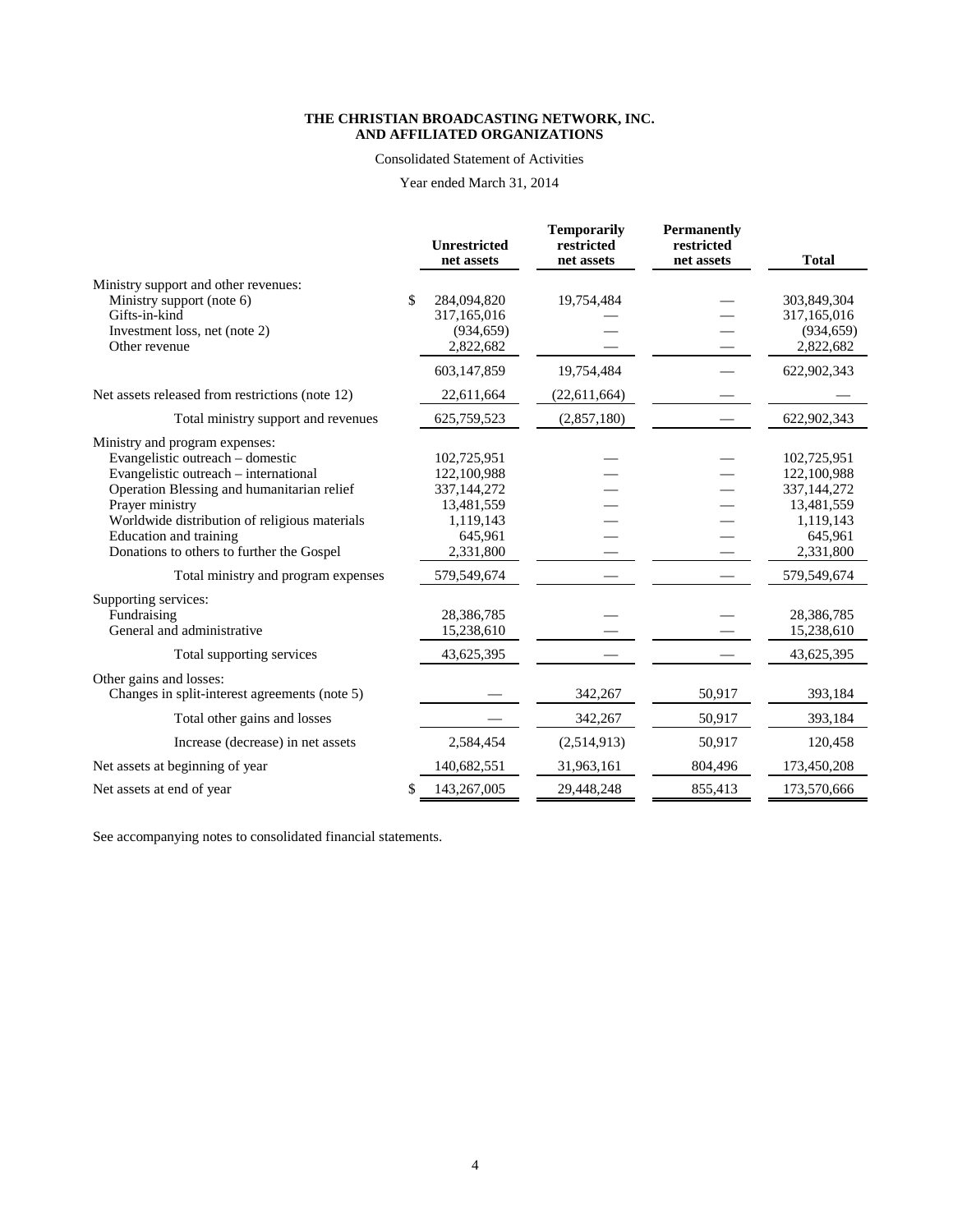Consolidated Statements of Cash Flows

Years ended March 31, 2015 and 2014

|                                                                                                                                                     | 2015                     | 2014                    |
|-----------------------------------------------------------------------------------------------------------------------------------------------------|--------------------------|-------------------------|
| Cash flows from operating activities:                                                                                                               |                          |                         |
| Increase (decrease) in net assets                                                                                                                   | \$<br>(17,707,988)       | 120,458                 |
| Adjustments to reconcile increase (decrease) in net assets to net cash                                                                              |                          |                         |
| provided by operating activities:                                                                                                                   |                          |                         |
| Depreciation and amortization                                                                                                                       | 13,782,558               | 12,425,040              |
| Loss on disposal of assets                                                                                                                          | 46,789                   | 4,830                   |
| Loss due to currency conversion, net                                                                                                                | 117,292                  | 128,427                 |
| Increase in allowance for pledges receivable                                                                                                        | 3,764,605                | 173,074                 |
| Investment loss, net                                                                                                                                | 3,607,835                | 934,659                 |
| Changes in assets and liabilities:                                                                                                                  |                          |                         |
| Accounts receivable                                                                                                                                 | 361,489                  | (185,077)               |
| Pledges and contributions receivable                                                                                                                | 4,147,485                | 1,726,237               |
| Prepaid expenses and other<br>Fiduciary assets, net                                                                                                 | (367, 226)<br>(243, 351) | (30, 827)<br>(629, 673) |
| Other assets                                                                                                                                        | (3,855,766)              | (5,629,174)             |
| Accounts payable and accrued liabilities                                                                                                            | 1,244,678                | (926, 316)              |
| Net cash provided by operating activities                                                                                                           | 4,898,400                | 8,111,658               |
|                                                                                                                                                     |                          |                         |
| Cash flows from investing activities:                                                                                                               |                          |                         |
| Proceeds from sale of investments                                                                                                                   | 512,145                  | 331,735                 |
| Purchases of investments                                                                                                                            | (1,344,329)              | (309, 977)              |
| Purchases of property and equipment                                                                                                                 | (8,478,865)              | (18,687,881)            |
| Proceeds from sale of property and equipment                                                                                                        | 42,001                   | 18,989                  |
| Net cash used in investing activities                                                                                                               | (9,269,048)              | (18, 647, 134)          |
| Cash flows from financing activities:                                                                                                               |                          |                         |
| Proceeds from issuance of long-term debt                                                                                                            | 12,826,483               | 16,353,354              |
| Payments on long-term debt                                                                                                                          | (5,906,969)              | (6, 115, 133)           |
| Proceeds from issuance of other liabilities                                                                                                         | 991,854                  | 3,451,104               |
| Payments of other liabilities                                                                                                                       | (5,381,622)              | (1,559,625)             |
| Net cash provided by financing activities                                                                                                           | 2,529,746                | 12,129,700              |
| Increase (decrease) in cash and cash equivalents                                                                                                    | (1,840,902)              | 1,594,224               |
| Cash and cash equivalents at beginning of year                                                                                                      | 33,384,257               | 31,790,033              |
| Cash and cash equivalents at end of year                                                                                                            | \$<br>31,543,355         | 33,384,257              |
| Supplemental disclosures of noncash operating and investing activities:<br>Revaluation of international property and equipment due to               |                          |                         |
| change in conversion rates                                                                                                                          | \$<br>(117,292)          | (128, 427)              |
| Acquisition of property and equipment in accounts payable at year-end                                                                               | 112,760                  | 211,041                 |
| Contribution of assets held for investment                                                                                                          | (26, 416)                | (189, 471)              |
| Supplemental disclosures of noncash investing and financing activities:<br>Acquisition of property and equipment from issuance of other liabilities | \$<br>520,740            |                         |
|                                                                                                                                                     |                          |                         |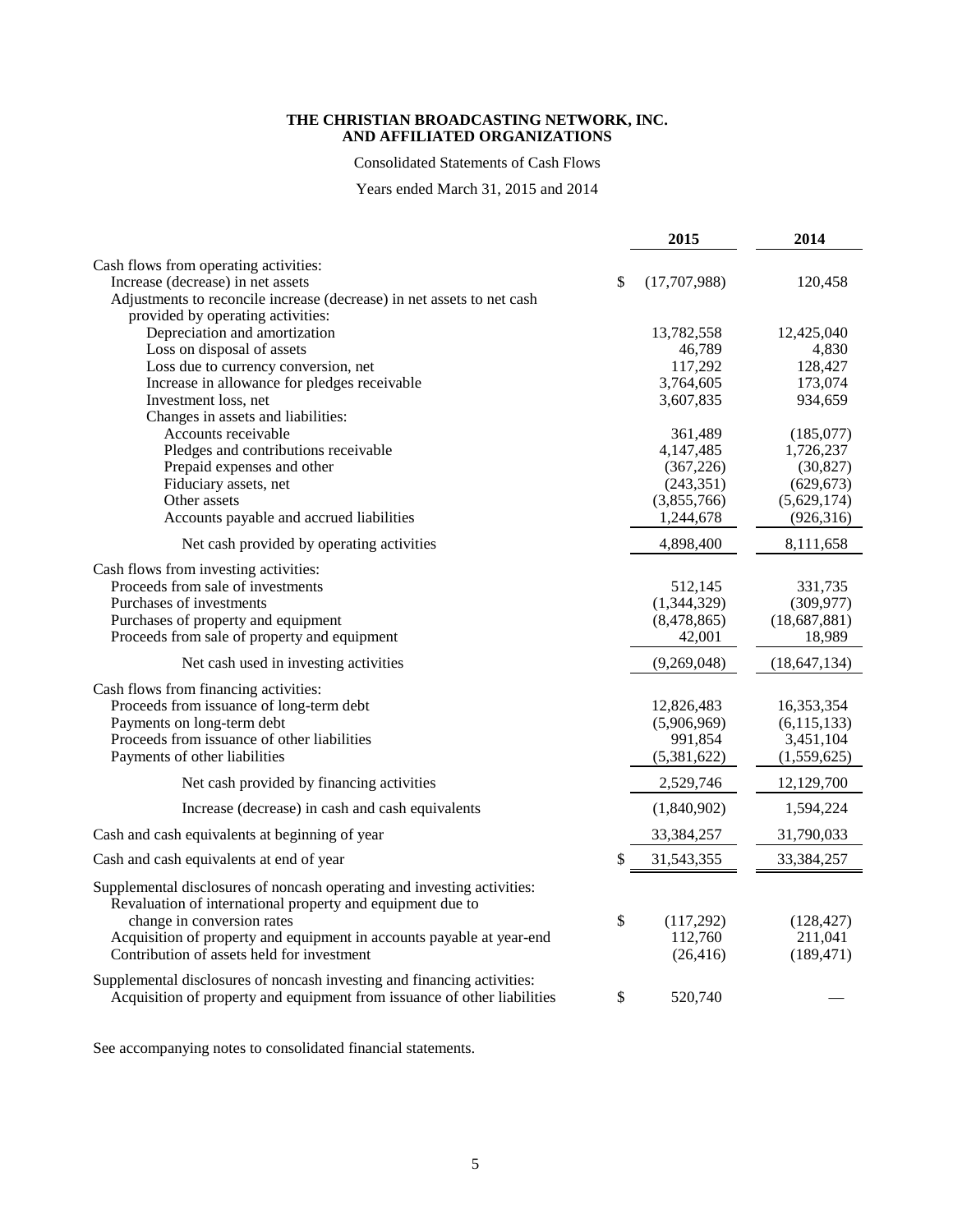Notes to Consolidated Financial Statements

March 31, 2015 and 2014

## **(1) The Organization and Summary of Significant Accounting Policies**

## *(a) Organization*

The mission of The Christian Broadcasting Network, Inc. and its affiliated organizations (CBN or the Ministry) is to preach the gospel of Jesus Christ to all the world as a witness unto all nations (see Matthew 24:14). In achieving this mission, CBN's chief method is the strategic use of mass communication, especially television (both domestic and international), the internet, and the distribution of teaching materials in the form of CDs, DVDs, films, animation, and literature. CBN's purpose is to train the young and old on the principles of the Kingdom of God, and their application to everyday life. The Ministry also provides prayer ministry, financial, medical and humanitarian aid to the needy 365 days a year, worldwide.

# *(b) Basis of Presentation*

The consolidated financial statements include The Christian Broadcasting Network, Inc. and its subsidiaries and affiliated organizations under common control. All significant intercompany transactions and accounts have been eliminated. The consolidated financial statements of the Ministry have been prepared on the accrual basis of accounting.

These consolidated financial statements have been prepared to focus on the Ministry as a whole and to present balances and transactions according to the existence or absence of donor-imposed restrictions. Net assets and revenues, gains, and losses, are classified based on the existence or absence of donor-imposed restrictions. The Ministry's net assets are segregated into three net asset groups:

*Unrestricted net assets* – Net assets not subject to donor-imposed restrictions.

*Temporarily restricted net assets* – Net assets subject to donor-imposed stipulations that will be met by actions of the Ministry and/or the passage of time.

*Permanently restricted net assets* – Net assets subject to donor-imposed stipulations that neither expire by passage of time nor can be fulfilled or otherwise removed by actions of the Ministry. Investment income and unrealized gains and losses from these funds can be either restricted or unrestricted.

Revenues are reported as increases in the unrestricted net assets unless use of the related assets is limited by donor-imposed restrictions. Contributions received with donor-imposed restrictions are reported as increases to temporarily or permanently restricted net assets. Realized and unrealized gains and losses on investments are reported as increases or decreases in unrestricted net assets unless their use is restricted by donors. Expirations of temporary restrictions on net assets (i.e., the donor-stipulated purpose has been fulfilled and/or the stipulated time period has elapsed) are reported as reclassifications from temporarily restricted net assets to unrestricted net assets (note 12). Temporary restrictions on gifts to acquire long-lived assets are considered met in the period the assets are acquired or placed in service.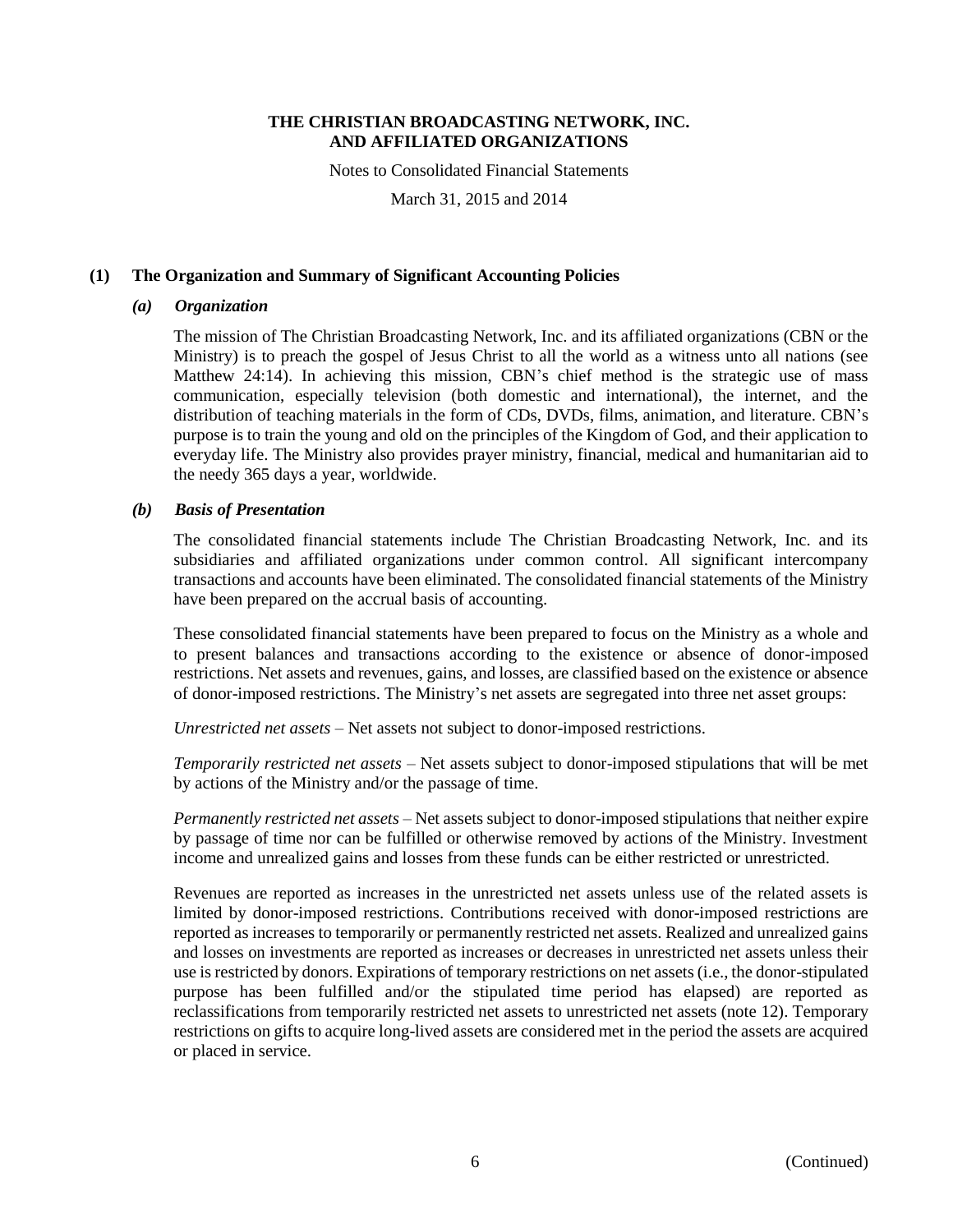Notes to Consolidated Financial Statements

March 31, 2015 and 2014

## *(c) Cash and Cash Equivalents*

The Ministry considers all highly liquid financial instruments purchased with an original maturity of three months or less to be cash equivalents. Cash and cash equivalents that are utilized within a managed investment portfolio are accounted for as investments. Cash equivalents consisting of certificates of deposit and money market funds totaled \$14,660,911 and \$18,106,246 at March 31, 2015 and 2014, respectively. Included in cash and cash equivalents is \$1,942,020 and \$3,692,910 at March 31, 2015 and 2014, respectively, in proceeds from bank note borrowings to be used for capital purchases.

# *(d) Investments*

Investments are stated at fair value based on quoted market prices. Realized gains and losses are derived using the specific-identification method and are included in investment loss, net in the accompanying consolidated statements of activities.

# *(e) Pledges and Contributions Receivable*

Pledges receivable to the Ministry are recognized as revenues in the period the unconditional promise is made by the donor. Pledges to be received after one year are discounted at an appropriate discount rate commensurate with the risks involved. Amortization of the discount is recorded as additional contribution revenue in accordance with donor-imposed restrictions, if any, on the pledge. Conditional pledges to give are not recognized until the conditions on which they depend are substantially met. Contributions receivable from irrevocable trusts and estate interests are recorded at CBN's percent interest in the estimated fair value based on the fair value of the underlying assets.

# *(f) Gifts-in-Kind*

Gifts-in-kind primarily comprise medicines, school and medical supplies, dried and canned food, produce, clothing, and other relief products. Gifts-in-kind are recorded at their estimated fair wholesale value when received. There is inherent uncertainty in determining the fair value of donated products. Gifts-in-kind revenue and expense are recognized in the year in which the product is distributed. Amounts at the end of the fiscal year that have not been distributed are included in gifts-in-kind inventories and deferred gifts-in-kind revenue. Expenses associated with these items are predominantly included in Operation Blessing and humanitarian relief in the accompanying consolidated statements of activities based on the fair value of the gifts-in-kind donated.

## *(g) Property and Equipment*

Property and equipment are stated at cost or at estimated fair value at date of gift if acquired by gift, less accumulated depreciation and amortization. Depreciation is computed utilizing the straight-line method over the estimated useful lives of the related assets. The estimated useful lives are: buildings and improvements, 40 years; production and transmission equipment, 6 years; information technology and other equipment, 6 years; and office furniture and fixtures, 10 years. The cost and associated accumulated depreciation of property sold or retired is removed from the accounts and any gain or loss is reflected in the accompanying consolidated statements of activities.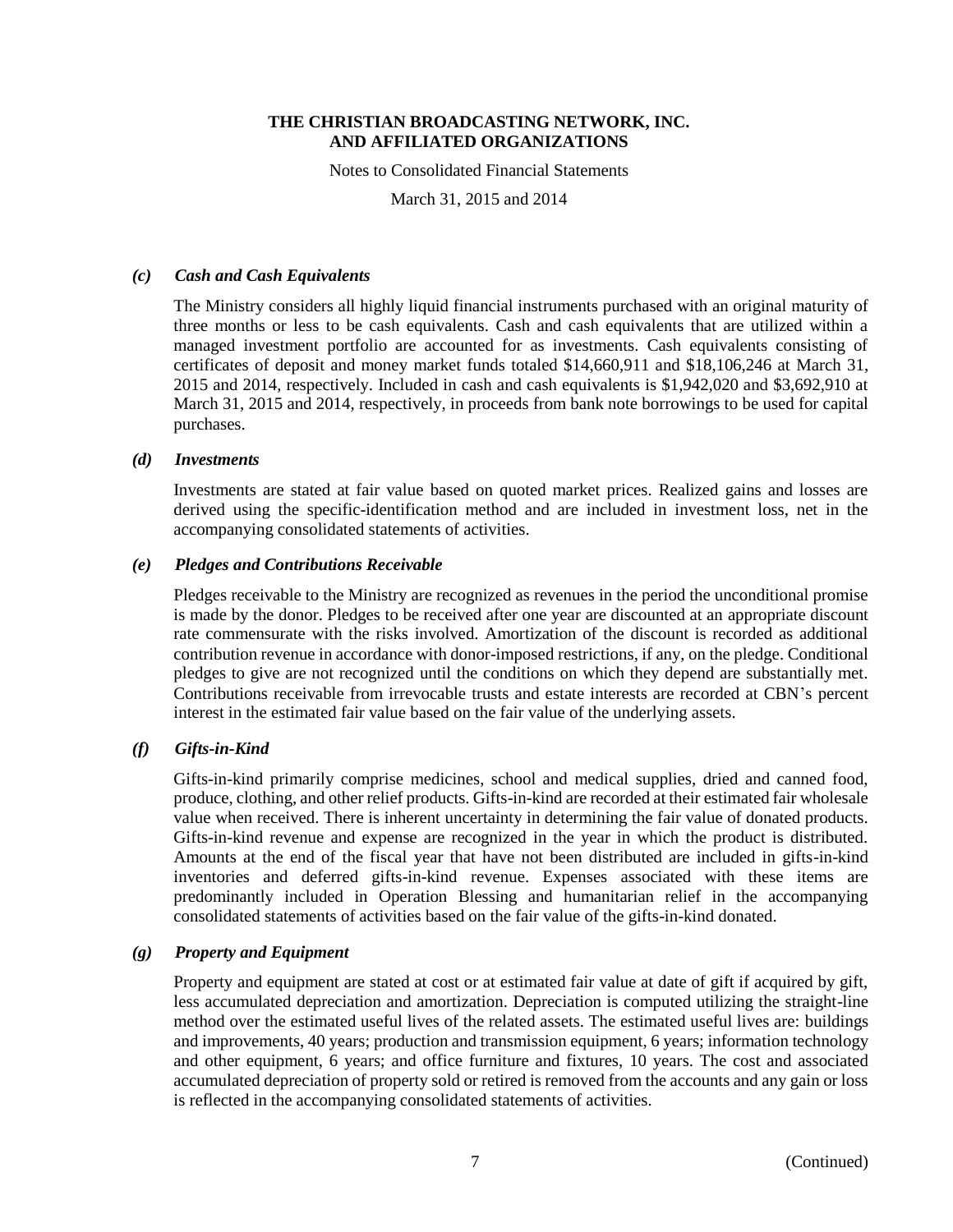Notes to Consolidated Financial Statements

March 31, 2015 and 2014

#### *(h) Fiduciary Assets*

CBN is the beneficiary of various revocable and irrevocable trusts. Assets in irrevocable trusts, which are controlled by CBN, are recorded as assets and recognized as contribution revenue at the present value of future distributions to the Ministry in the fiscal year the trust is established. The change in fair value of CBN's interest in irrevocable trusts is included in other gains and losses in the accompanying consolidated statements of activities. Trusts that are revocable in nature are not reflected in CBN's consolidated financial statements until the trust assets are received.

#### *(i) Allocation of Expenses*

The Ministry allocates its expenses on a functional basis among its various programs and supporting services. Expenses that can be identified with a specific program or supporting service are allocated directly. Other expenses that are common to several functions are allocated based on various statistical bases, such as content and purpose. Total joint costs and respective allocations are as follows for the years ended March 31:

|                                               | 2015              | 2014        |
|-----------------------------------------------|-------------------|-------------|
| Evangelistic outreach – domestic              | 66,220,168<br>\$  | 64,806,226  |
| Evangelistic outreach – international         | 3,010,010         | 3,183,763   |
| Operation Blessing and humanitarian relief    | 217,952           | 318,956     |
| Prayer ministry                               | 5,750,696         | 5,669,950   |
| Worldwide distribution of religious materials | 1,105,599         | 1,119,143   |
| Education and training                        | 645,617           | 645,961     |
| Fundraising                                   | 23,680,060        | 23,180,070  |
| General and administrative                    | 6,601,953         | 6,347,816   |
| Total joint costs                             | 107,232,055<br>\$ | 105,271,885 |

The types of activities for which joint costs have been incurred are program airtime, direct mail, utilities, maintenance, depreciation and amortization, development, and information technology.

#### *(j) Bartered Airtime*

The Ministry recognizes the estimated fair value of international airtime received in exchange for providing program content as ministry support and international evangelistic outreach. The amounts recognized in the accompanying consolidated statements of activities were approximately \$71,098,000 and \$69,915,000 for the years ended March 31, 2015 and 2014, respectively.

#### *(k) Noncash Transactions*

Gifts-in-kind inventories and deferred gifts-in-kind revenue totaled \$94,682,604 and \$34,573,946 at March 31, 2015 and 2014, respectively.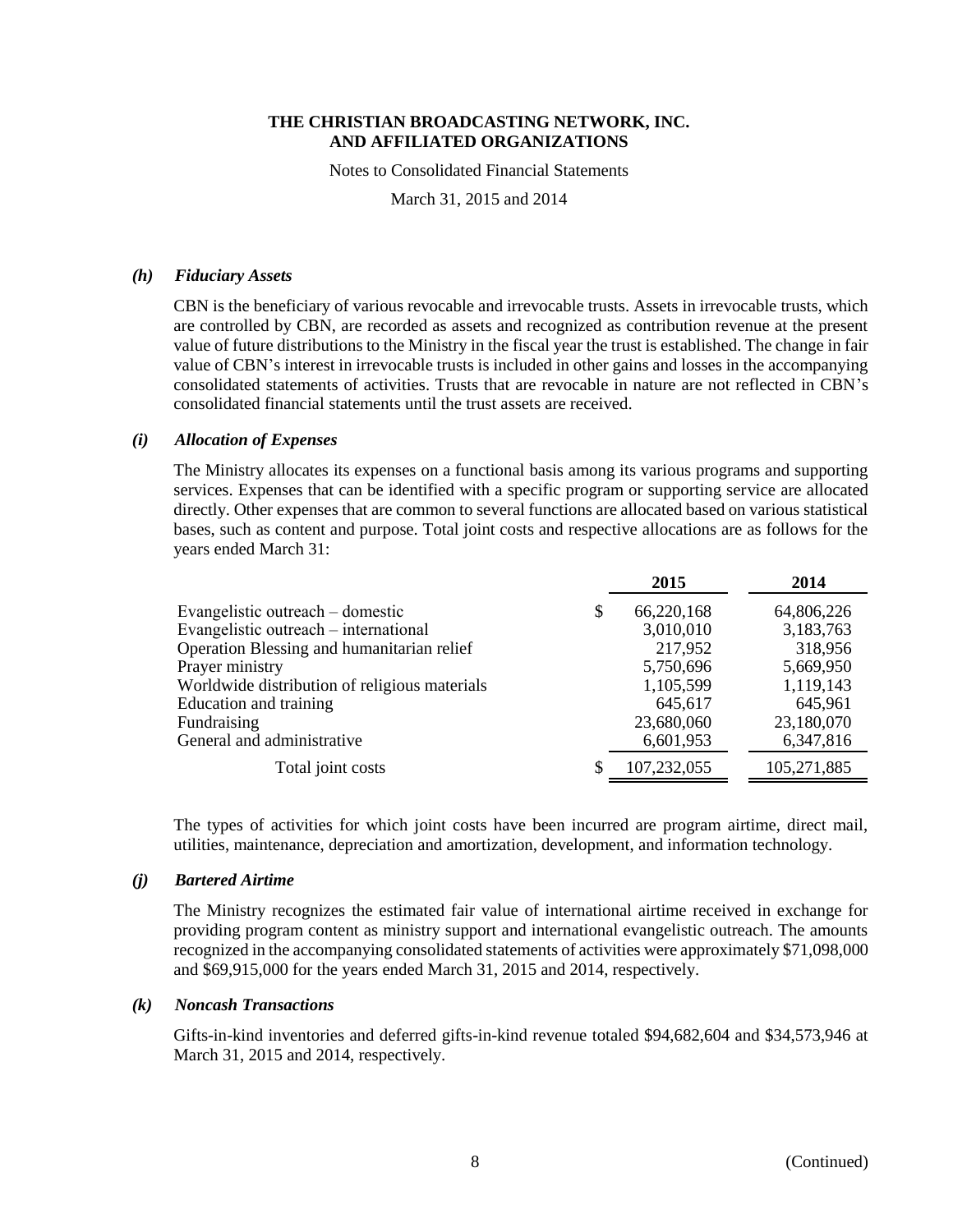Notes to Consolidated Financial Statements

March 31, 2015 and 2014

## *(l) Income Taxes*

CBN is classified as an exempt organization for federal income tax purposes under Section  $501(c)(3)$ of the Internal Revenue Code. Contributions to CBN qualify for a charitable contribution deduction to the extent provided by the law. CBN is subject to taxes on its unrelated business income. Substantially all of the taxes on unrelated business income were offset by the utilization of net operating loss carryforwards. As of March 31, 2015, CBN has unused net operating loss carryforwards available to offset future tax liabilities. The carryforwards expire at various dates principally through 2034. Management has recorded a full valuation allowance of \$12,339,058 and \$11,512,025 as of March 31, 2015 and 2014, respectively, for the future tax benefit of the related deferred tax asset.

The Ministry recognizes or derecognizes its tax positions based on a "more likely than not" threshold. This applies to positions taken or expected to be taken in a tax return. The Ministry does not believe its consolidated financial statements include or reflect any uncertain tax positions.

#### *(m) Impairment of Long-Lived Assets*

Long-lived assets and certain identifiable intangible assets to be held and used are reviewed for impairment whenever events or changes in circumstances indicate that the carrying amount of an asset may not be recoverable. Recoverability of assets to be held and used is measured by a comparison of the carrying amount of an asset to future net cash flows expected to be generated by the asset. If the carrying amount of an asset exceeds its estimated future cash flows, an impairment charge is recognized by the amount by which the carrying amount of the asset exceeds the fair value of the asset. Assets to be disposed of would be presented separately in the consolidated statements of financial position and reported at the lower of the carrying amount or fair value less costs to sell, and are no longer depreciated.

## *(n) Use of Estimates*

The preparation of consolidated financial statements in conformity with U.S. generally accepted accounting principles (GAAP) requires management of the Ministry to make estimates and judgments that affect the reported amounts of assets and liabilities and the disclosures of contingencies at the date of the consolidated financial statements and revenues and expenses recognized during the reporting periods. Significant items subject to such estimates and judgments include: the valuation of pledges, contributions, and accounts receivable; future distributions from trusts: bartered airtime; gifts-in-kind contributions; the estimated useful life of property and equipment; and the allocation of joint costs. Actual results could differ from those estimates.

#### *(o) Subsequent Events*

The preparation of consolidated financial statements in conformity with GAAP requires entities to evaluate events that occur after the balance sheet date but before the consolidated financial statements are issued for potential recognition or disclosure. Entities are required to disclose the date through which subsequent events were evaluated, as well as the rationale for why that date was selected. In preparing these consolidated financial statements, the Ministry has evaluated events and transactions for potential recognition or disclosure through June 26, 2015, the date the consolidated financial statements were available to be issued.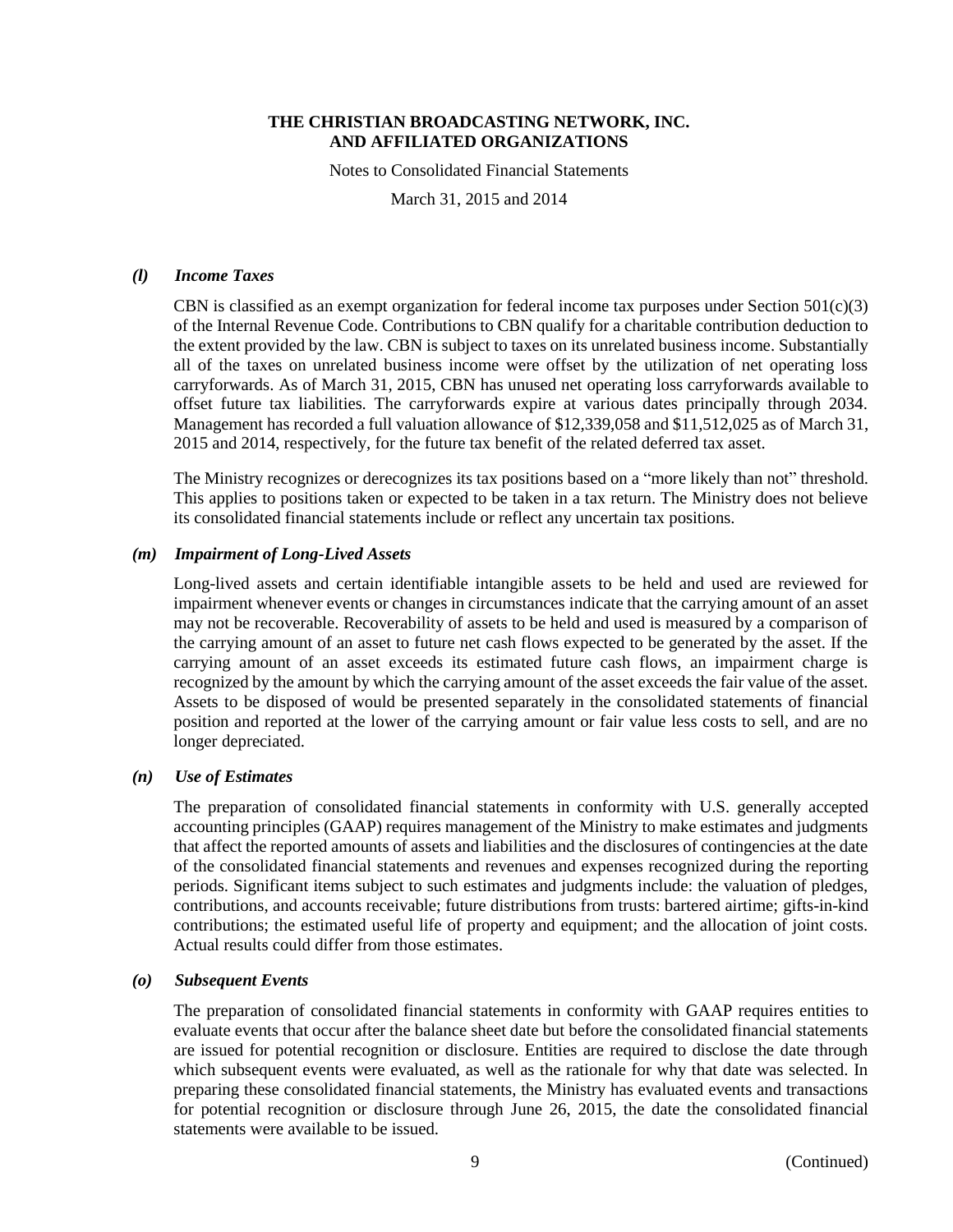Notes to Consolidated Financial Statements

March 31, 2015 and 2014

# **(2) Investments**

Investments consist of the following at March 31:

|                           | 2015            | 2014       |
|---------------------------|-----------------|------------|
| Cash and cash equivalents | \$<br>5,920,742 | 4,702,999  |
| Equity securities:        |                 |            |
| Domestic                  | 15,598,166      | 14,380,603 |
| Exchange-traded funds:    |                 |            |
| Precious metals           |                 | 1,249,313  |
| Gold and silver           | 918,289         | 946,748    |
| Margin loan               | (5,683,539)     | (968, 569) |
|                           | 16,753,658      | 20,311,094 |

Investment loss, net consists of the following for the years ended March 31:

|                              | 2015        | 2014        |
|------------------------------|-------------|-------------|
| Interest                     | 15,893      | 8,074       |
| Margin loan interest expense | (75, 567)   | (152, 933)  |
| Dividends                    | 599,109     | 991,948     |
| Net realized gains (losses)  | (1,563,454) | 440,394     |
| Net unrealized losses        | (2,583,817) | (2,222,142) |
|                              | (3,607,836) | (934,659)   |

# **(3) Pledges and Contributions Receivable**

The Ministry has a gross pledges receivable balance of \$114,949,551 and \$110,402,036 as of March 31, 2015 and 2014, respectively, which is netted against a present value discount of 3.50% and 2.51% and allowances for uncollectible pledges of \$53,291,152 and \$49,526,548, respectively. The Ministry has contributions receivable from a charitable trust of \$1,950,000 and \$10,645,000 as of March 31, 2015 and 2014, respectively (note 6). Pledges and contributions receivable at March 31, 2015 and 2014 are expected to be received as follows:

|                   | 2015       | 2014         |
|-------------------|------------|--------------|
| Within one year   | 57,569,653 | 56, 763, 735 |
| One to five years | 4,088,746  | 4, 111, 753  |
| Thereafter        | 1,950,000  | 10,645,000   |
|                   | 63,608,399 | 71,520,488   |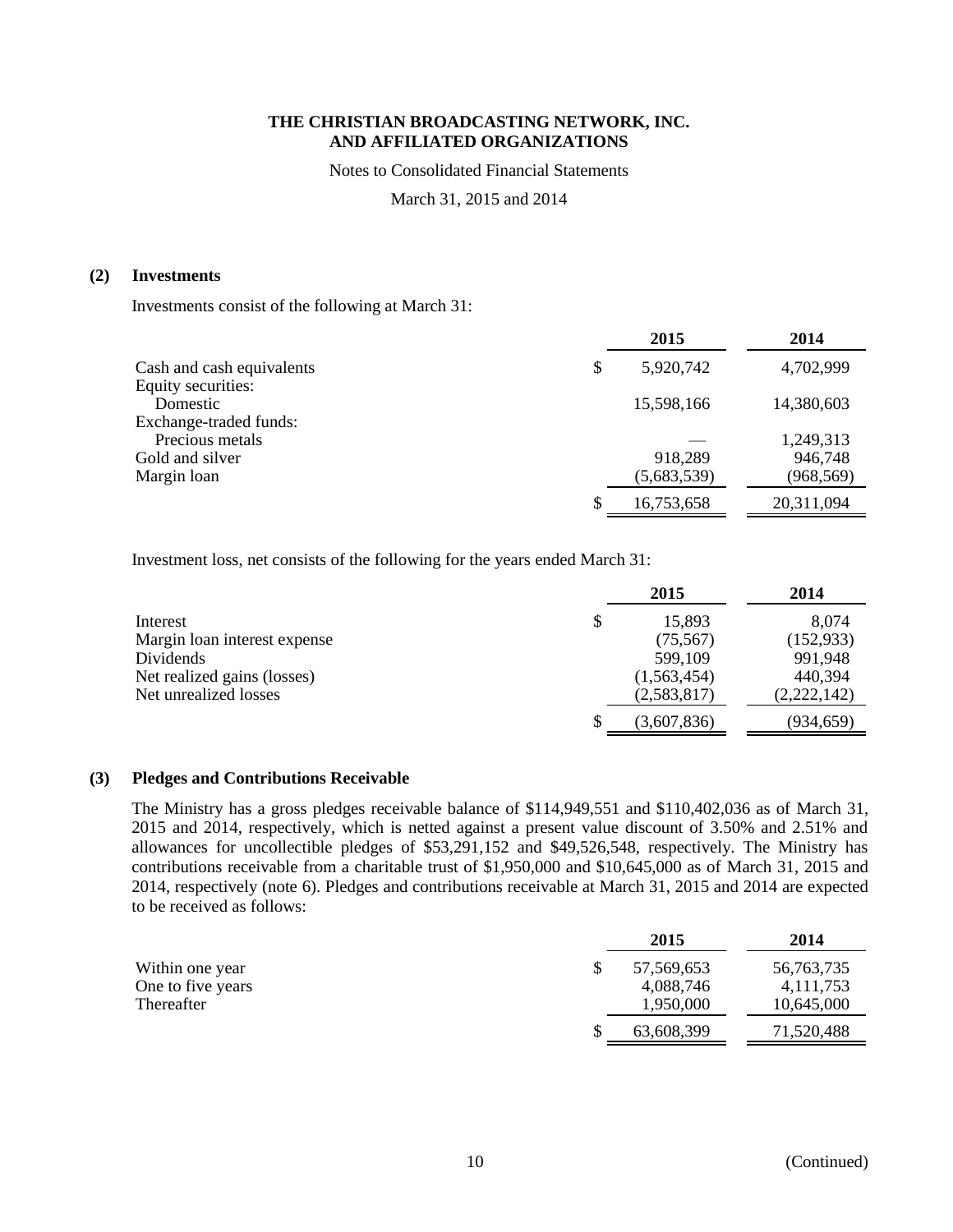Notes to Consolidated Financial Statements

March 31, 2015 and 2014

## **(4) Property and Equipment, Net**

Property and equipment and accumulated depreciation and amortization consist of the following at March 31:

|                                                |   | 2015            | 2014          |
|------------------------------------------------|---|-----------------|---------------|
| Land and improvements                          | S | 23,667,205      | 23,661,406    |
| Buildings and improvements                     |   | 83,559,766      | 77,827,257    |
| Construction in progress                       |   |                 | 200,337       |
| Production and transmission equipment          |   | 59,675,280      | 60,952,798    |
| Information technology and other equipment     |   | 66,130,578      | 66,043,816    |
| Office furniture and fixtures                  |   | 11,632,696      | 11,526,003    |
|                                                |   | 244,665,525     | 240, 211, 617 |
| Less accumulated depreciation and amortization |   | (159, 563, 633) | (153,310,127) |
|                                                |   | 85,101,892      | 86,901,490    |

Property and equipment includes buildings and equipment acquired under existing financing agreements of \$21,478,856 and \$19,845,848 at March 31, 2015 and 2014, respectively. Related accumulated depreciation and amortization amounted to \$7,949,225 and \$7,878,252, respectively.

Property and equipment also includes land, land improvements, buildings, and equipment in the amount of \$29,464,061 and \$29,845,746 at March 31, 2015 and 2014, respectively, for a multi-unit residential housing complex. Related accumulated depreciation and amortization amounted to \$2,020,289 and \$386,496, respectively.

## **(5) Fiduciary Assets, Net**

Fiduciary assets, net comprise the following at March 31:

|                                        | 2015        | 2014        |
|----------------------------------------|-------------|-------------|
| Charitable remainder unitrusts managed | 6,858,133   | 7,273,386   |
| Split-interest agreements              | 4,736,175   | 4,502,093   |
| Funds managed for other beneficiaries  | (1,891,328) | (2,036,543) |
| Estimated payments due to donors       | (5,188,957) | (5,468,264) |
| Fiduciary assets, net                  | 4,514,023   | 4,270,672   |

The change in value of split-interest agreements for temporarily restricted net assets was \$103,101 and \$342,267 and for permanently restricted net assets was (\$49,604) and \$50,917 for the fiscal years ended March 31, 2015 and 2014, respectively. Discount rates used to calculate the present value of these assets are the fixed rates associated with each agreement and range from 5% to 10%.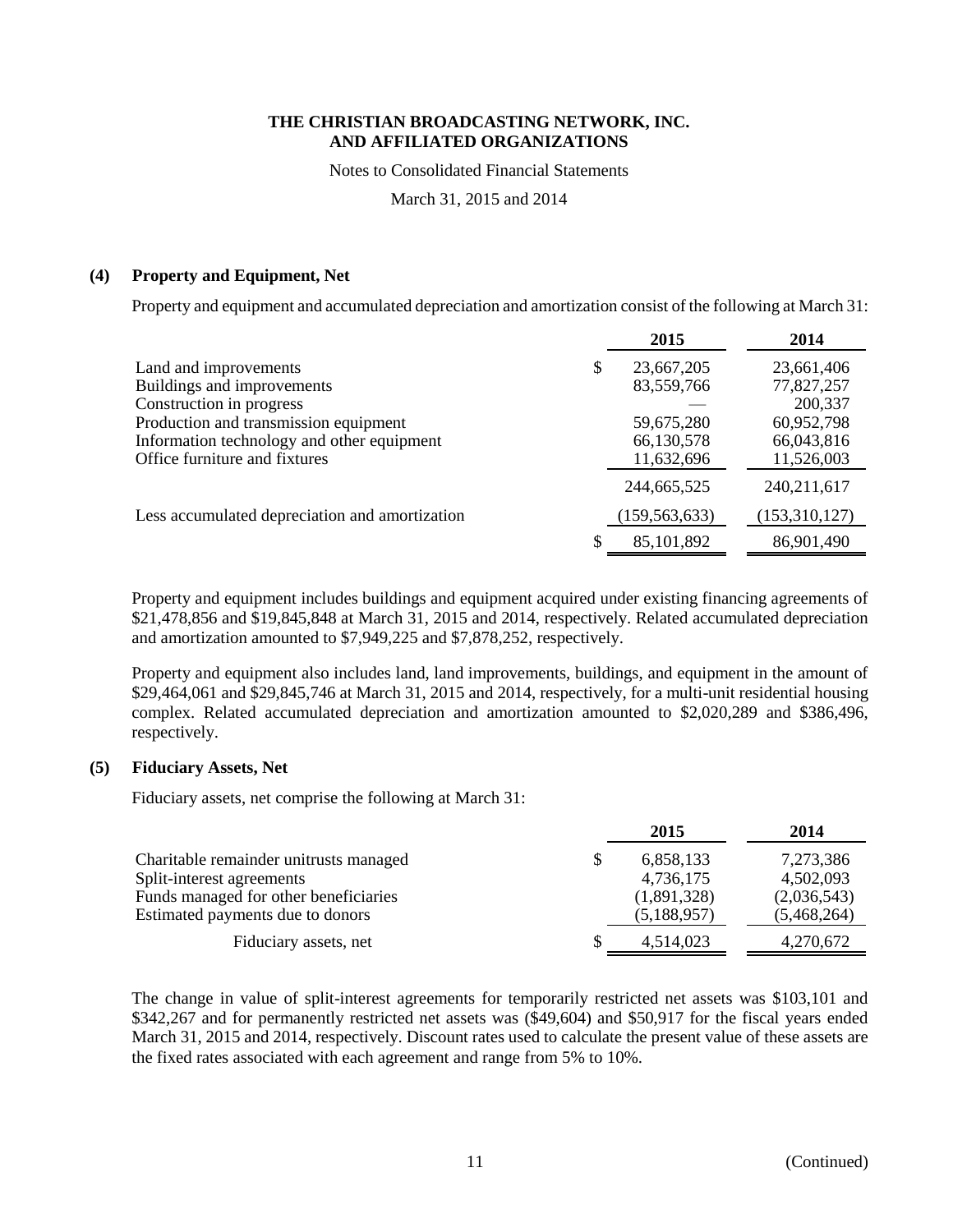Notes to Consolidated Financial Statements

March 31, 2015 and 2014

## **(6) Contribution Receivable from Charitable Trust**

In 1990, CBN's Founder established an irrevocable charitable remainder trust with his personal assets for the future benefit of the Ministry. The assets of the trust are not controlled by CBN and will be distributed to the Ministry upon the later of the death of the Founder or his wife. Trust assets are invested in privately held ventures, oil, and gas rights and other investments. The estimated fair value of these assets as of March 31, 2015 and 2014 is \$1,950,000 and \$10,645,000, respectively. The \$8,695,000 and \$4,075,000 decrease in estimated fair value for the years ended March 31, 2015 and 2014, respectively, has been recognized as temporarily restricted ministry support in the consolidated statements of activities.

## **(7) Fair Value Measurement of Assets and Liabilities**

The carrying amount of cash and cash equivalents, accounts receivable, prepaid and other assets, accounts payable and accrued liabilities, and other current liabilities reported in the consolidated statements of financial position approximates fair value due to the short maturity of these instruments. The carrying value of pledges receivables and fiduciary liabilities approximates fair value, since the expected cash flows have been present valued. Also, the carrying value of certain long-term debt and other long-term liabilities approximates fair value due to either their short term nature or variable rates. The carrying value of the debt maturing July 2024 approximates fair value due to the recent acquisition. The carrying value of the debt maturing April 2054 approximates fair value due to low fluctuation of interest rates.

Financial assets and liabilities measured at fair value on a recurring basis are classified and disclosed in one of the following three categories known as the "Fair Value Hierarchy":

*Level 1* inputs are unadjusted quoted prices in active markets for identical assets or liabilities that the Ministry has the ability to access at the measurement date.

*Level 2* inputs are inputs other than quoted prices included within Level 1 that are observable for the asset or liability, either directly or indirectly.

*Level 3* inputs are primarily unobservable inputs for the asset or liability.

The level in the fair value hierarchy within which a measurement falls is based on the lowest level input that is significant to the fair value measurement in its entirety.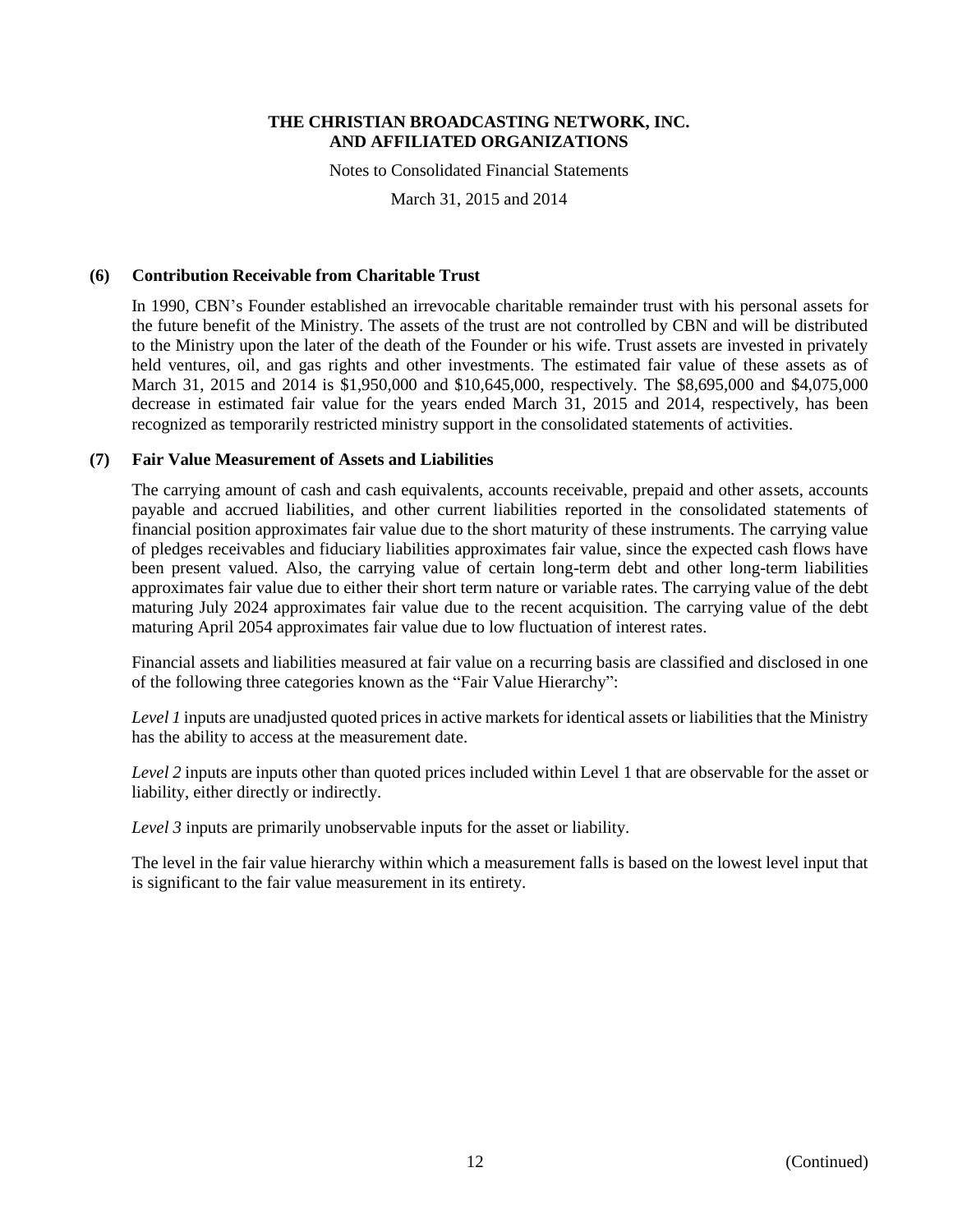Notes to Consolidated Financial Statements

March 31, 2015 and 2014

The following tables present assets and liabilities that are measured at fair value on a recurring basis:

|                              | March 31,<br>2015 | Level 1     | Level 2        | Level 3    |
|------------------------------|-------------------|-------------|----------------|------------|
| Certificates of deposit and  |                   |             |                |            |
| money market funds           | \$<br>14,660,911  | 14,660,911  |                |            |
| Investments:                 |                   |             |                |            |
| <b>Equity securities</b>     | 15,598,166        | 15,598,166  |                |            |
| Gold and silver              | 918,289           | 918,289     |                |            |
| Margin loan                  | (5,683,539)       | (5,683,539) |                |            |
| Fiduciary assets             | 11,594,308        | 11,594,308  |                |            |
| Contribution receivable from |                   |             |                |            |
| charitable trust             | 1,950,000         |             |                | 1,950,000  |
|                              | 39,038,135        | 37,088,135  |                | 1,950,000  |
|                              |                   |             |                |            |
|                              | March 31,         |             |                |            |
|                              | 2014              | Level 1     | <b>Level 2</b> | Level 3    |
| Certificates of deposit and  |                   |             |                |            |
| money market funds           | \$<br>18,106,246  | 18,106,246  |                |            |
| Investments:                 |                   |             |                |            |
| Equity securities            | 14,380,603        | 14,380,603  |                |            |
| Exchange traded funds        | 1,249,313         | 1,249,313   |                |            |
| Gold and silver              | 946,748           | 946,748     |                |            |
| Margin loan                  | (968, 569)        | (968, 569)  |                |            |
| Fiduciary assets             | 11,775,479        | 11,775,479  |                |            |
| Contribution receivable from |                   |             |                |            |
| charitable trust             | 10,645,000        |             |                | 10,645,000 |
|                              | \$<br>56,134,820  | 45,489,820  |                | 10,645,000 |

The change in Level 3 financial instruments for the years ended March 31, 2015 and 2014 of \$8,695,000 and \$4,075,000, respectively, is due solely to net unrealized losses attributable to a change in the estimated fair value. There were no transfers between Levels 1 and 2 during the years ended March 31, 2015 and 2014. There were no assets or liabilities measured at fair value on a nonrecurring basis at March 31, 2015 and 2014.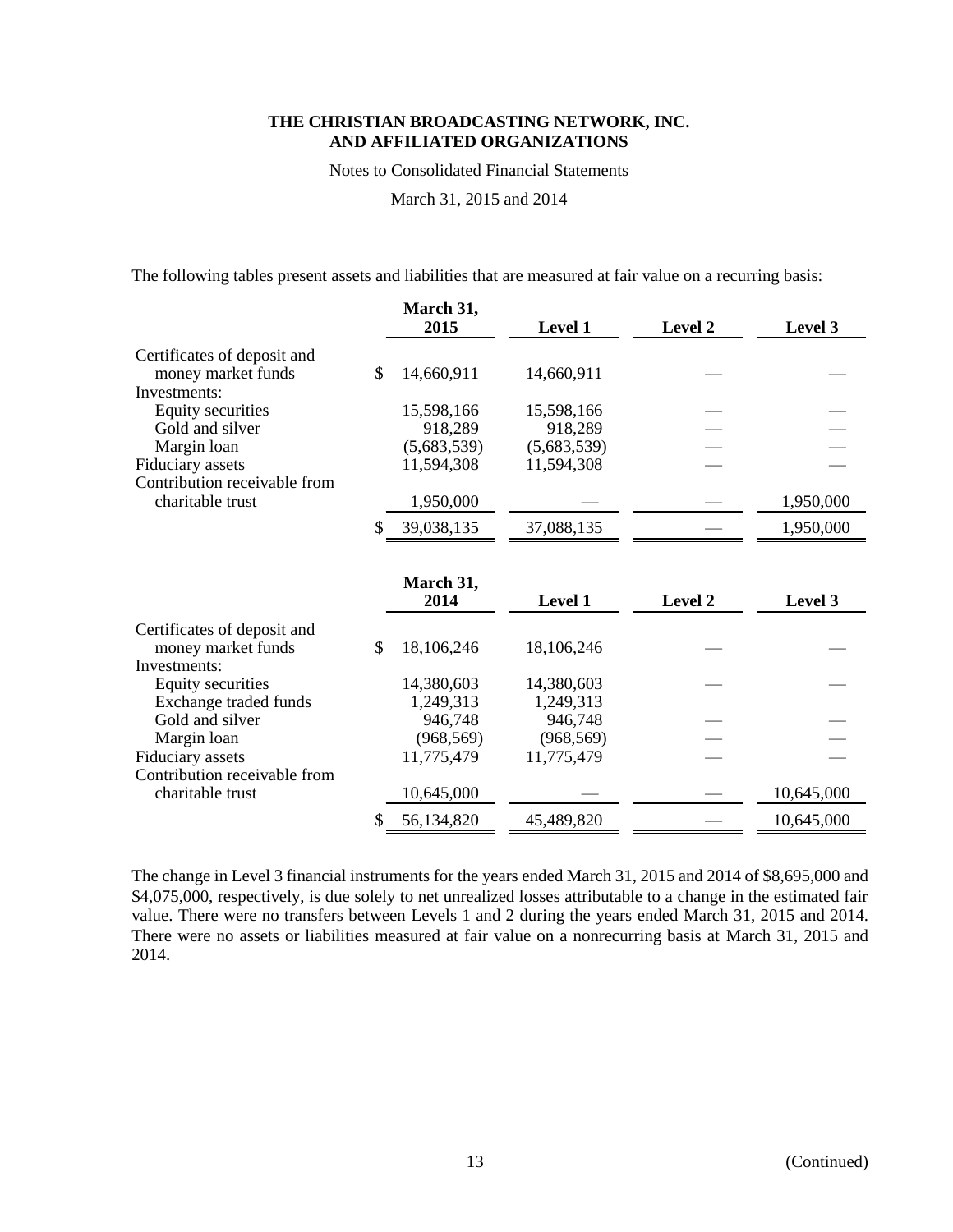Notes to Consolidated Financial Statements

March 31, 2015 and 2014

# **(8) Long-Term Debt**

Long-term debt consists of the following at March 31:

|                                                                                                                                                                                                  | 2015            | 2014        |
|--------------------------------------------------------------------------------------------------------------------------------------------------------------------------------------------------|-----------------|-------------|
| Bank notes payable, notes collateralized by equipment, bear<br>interest at variable rates ranging from 2.47% to 6.09%                                                                            |                 |             |
| maturing at various dates through July 2017<br>Term and life notes bear interest at rates ranging from                                                                                           | \$<br>6,018,396 | 11,079,131  |
| 4.5% to 9% payable on demand<br>Nonrecourse mortgage loan, collateralized by land and                                                                                                            | 949,882         | 1,041,223   |
| buildings associated with multi-unit residential housing<br>complex, guaranteed by U.S. Department of Housing<br>and Urban Development, bears interest at a rate of<br>3.75% maturing April 2054 | 34,735,840      | 27,770,092  |
| Mortgage loan, collateralized by land and a commercial<br>office building, bears interest at a rate of 4.5%,<br>maturing July 2024                                                               | 5,105,842       |             |
|                                                                                                                                                                                                  | 46,809,960      | 39,890,446  |
| Less current maturities                                                                                                                                                                          | (6,406,624)     | (6,711,755) |
|                                                                                                                                                                                                  | 40,403,336      | 33,178,691  |

Total interest incurred and paid in fiscal years 2015 and 2014 was \$1,654,451 and \$1,560,653, respectively. Included in interest incurred and paid in fiscal year 2014 was \$727,645 that was capitalized as part of construction in progress.

Aggregate annual maturities of long-term debt at March 31, 2015 are as follows:

| \$<br>6,406,624  |
|------------------|
| 2,082,211        |
| 1,118,640        |
| 955,968          |
| 996,400          |
| 35,250,117       |
| \$<br>46,809,960 |
|                  |

The Ministry's debt agreements contain certain financial covenants of which the most restrictive requires a \$10,000,000 minimum balance of cash and cash equivalents and investments. The Ministry was in compliance with these covenants as of March 31, 2015 and 2014.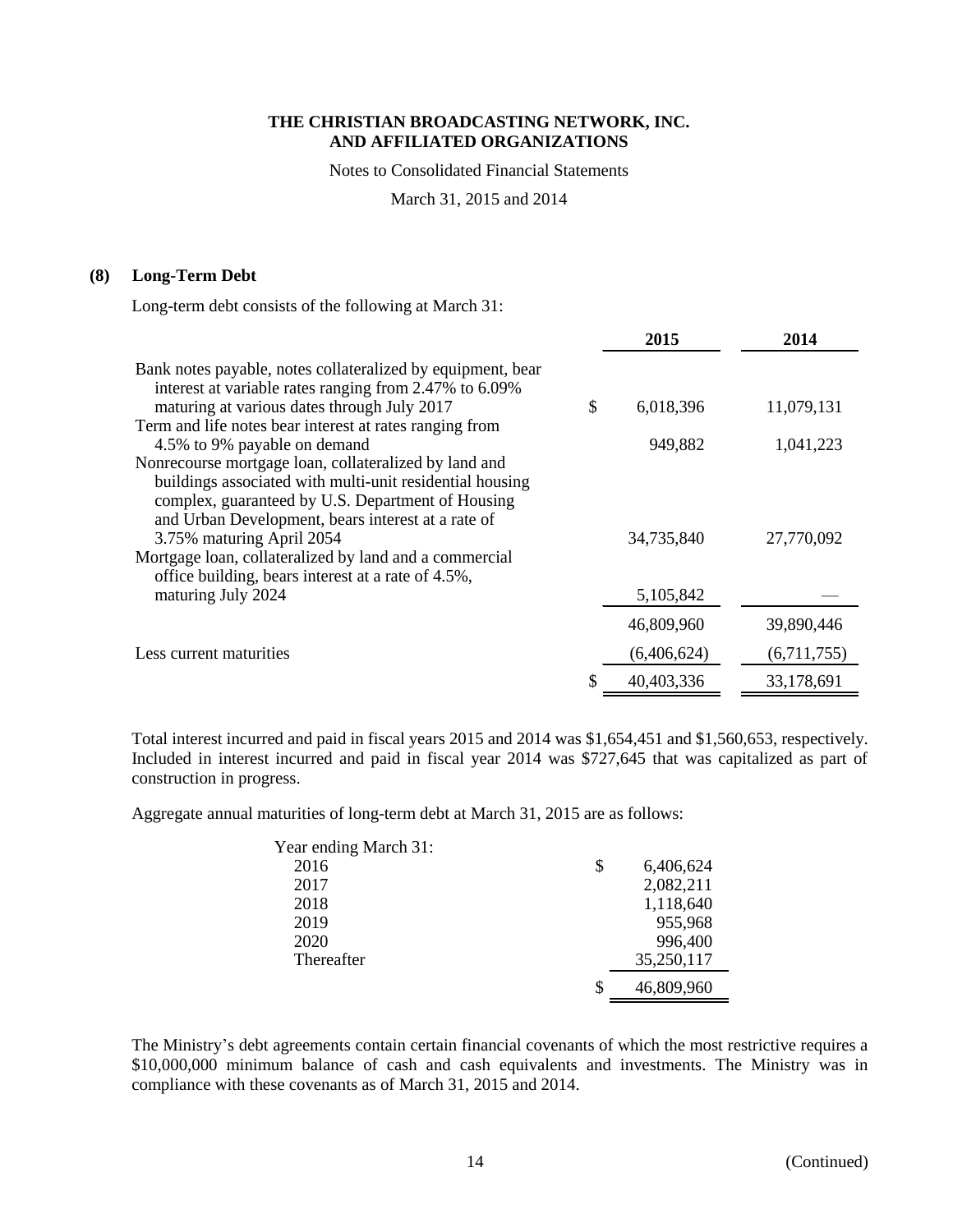Notes to Consolidated Financial Statements

March 31, 2015 and 2014

# **(9) Lease Commitments**

Future minimum commitments for all noncancelable leases are as follows:

|                                             | Capital<br>leases |     | <b>Operating</b><br>leases |
|---------------------------------------------|-------------------|-----|----------------------------|
| Year ending March 31:                       |                   |     |                            |
| 2016                                        | \$<br>58,297      |     | 2,964,853                  |
| 2017                                        | 58,297            |     | 2,769,266                  |
| 2018                                        | 14,086            |     | 2,178,131                  |
| 2019                                        |                   |     | 1,835,600                  |
| 2020                                        |                   |     | 1,344,349                  |
| Thereafter                                  |                   |     | 2,878,489                  |
|                                             | 130,680           | \$. | 13,970,688                 |
| Less amount representing interest           | (4,557)           |     |                            |
| Present value of net minimum lease payments |                   |     |                            |
| under capital leases                        | 126,123           |     |                            |
| Less current portion                        | (55, 178)         |     |                            |
|                                             | \$<br>70,945      |     |                            |

Total rent expense of facilities and equipment amounted to \$5,108,949 and \$5,269,752 in fiscal years 2015 and 2014, respectively.

Capital leases are collateralized by their respective equipment.

## **(10) Retirement Plan**

CBN has defined contribution savings and retirement plans available for all regular employees. All contributions to these plans are fully vested.

# **(11) Temporarily and Permanently Restricted Net Assets**

Temporarily restricted net assets consist of the following at March 31:

|                                                                  | 2015            | 2014       |
|------------------------------------------------------------------|-----------------|------------|
| Operations:                                                      |                 |            |
| Contribution receivable from charitable trust (note 6)           | \$<br>1,950,000 | 10,645,000 |
| Fiduciary assets, net (note 5)                                   | 3,708,214       | 3,415,259  |
| Long-term pledges and contributions receivable, net (note 3)     | 4,088,746       | 4,111,753  |
| Donor-restricted contributions (primarily international outreach |                 |            |
| and Operation Blessing)                                          | 9,323,163       | 11,276,235 |
|                                                                  | 19,070,123      | 29,448,247 |

15 (Continued)